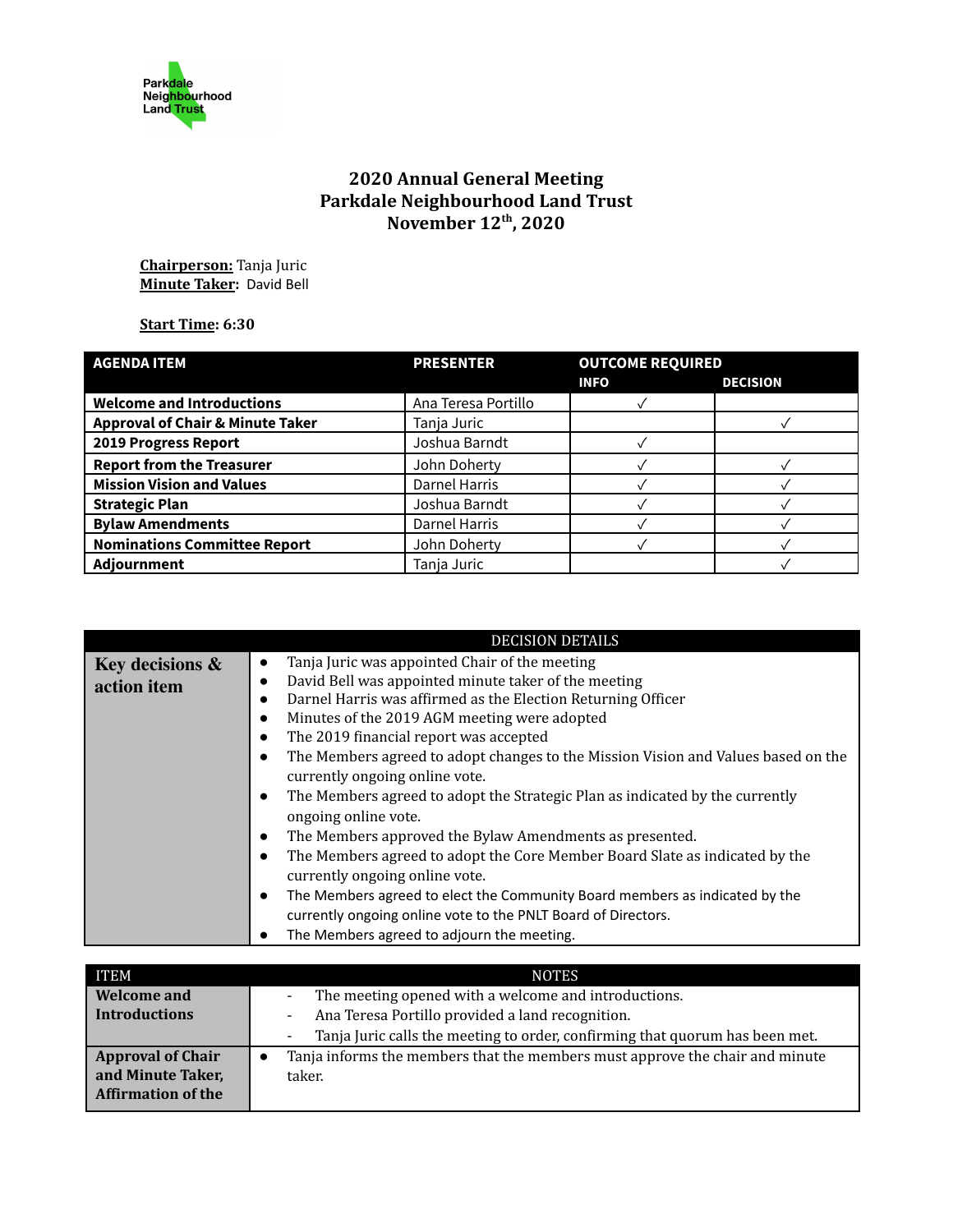

| <b>Election Returning</b><br>Officer, and<br>adoption of the<br><b>Minutes of the 2019</b><br><b>AGM</b> | Moved by Darnel Harris that Tanja Juric be appointed as Chair, and David Bell as<br>Minute Taker; seconded by Ana Teresa Portillo: carried unanimously with no<br>abstentions<br>Moved by Ayal Dinner that the agenda be accepted as presented; seconded by John<br>$\bullet$<br>Doherty: carried unanimously.<br>Moved by Tish Carnat that Darnel Harris be affirmed Returning Officer for the Board<br>$\bullet$<br>Elections; seconded by Ana Teresa Portillo: carried unanimously<br>Moved by John Doherty that the minutes of the 2019 AGM be adopted; seconded by<br>$\bullet$<br>Ayal Dinner: carried unanimously.                                                                                                                                                                                                                                                                                                                                                                         |
|----------------------------------------------------------------------------------------------------------|---------------------------------------------------------------------------------------------------------------------------------------------------------------------------------------------------------------------------------------------------------------------------------------------------------------------------------------------------------------------------------------------------------------------------------------------------------------------------------------------------------------------------------------------------------------------------------------------------------------------------------------------------------------------------------------------------------------------------------------------------------------------------------------------------------------------------------------------------------------------------------------------------------------------------------------------------------------------------------------------------|
| 2019 Progress<br><b>Report</b>                                                                           | Joshua discussed what a community land trust (CLT) is and the structure of PNLT<br>$\bullet$<br>and NLT.<br>The report's themes were acquisitions (e.g. history and logistics of purchasing<br>$\bullet$<br>property); proactive eviction prevention program (presented by David Bell); housing<br>preservation (the joint VCIB Impact Investment of \$4 million); and our policy<br>research group (presented by Darnel Harris and Tendon Dongtotsang) (e.g.<br>conference in Montreal; collective funding application; working group on how to<br>secure at least 40% of housing for indigenous residents).                                                                                                                                                                                                                                                                                                                                                                                     |
| <b>Report from the</b><br><b>Treasurer</b>                                                               | John Doherty, Treasurer of both PNLT and NLT presented financial reports for both<br>$\bullet$<br>organisations.<br>John explained that in 2019 all of the financial activity that PNLT provided oversight<br>$\bullet$<br>for was undertaken by NLT, and as such PNLT had no revenue or expenses.<br>John provided an opportunity for members to ask questions, but the NLT statements<br>$\bullet$<br>presented for information purposes were very clear and there were no questions.<br>Priya Gupta moved that the 2019 Financial Report be accepted; seconded by Anita<br>Prasad: carried unanimously.                                                                                                                                                                                                                                                                                                                                                                                        |
| <b>Mission Vision and</b><br><b>Values</b>                                                               | Darnel Harris presented proposed changes to our Mission Vision and Values and<br>$\bullet$<br>explained how there was an online process to allow members to vote on the proposed<br>changes.<br>Rick Amos moved that the Mission Vision and Values as indicated by the ongoing online<br>$\bullet$<br>voting be adopted; seconded by Tish Carnat: subsequently carried by virtue of a quorum<br>of Members participating in the online vote.                                                                                                                                                                                                                                                                                                                                                                                                                                                                                                                                                      |
| <b>Strategic Plan</b>                                                                                    | Joshua Barndt and Kuni Kamizaki introduced the strategic plan. They described the<br>$\bullet$<br>extensive engagement process and detailed timeline that was undertaken to develop the<br>plan. The new strategic plan emphasises that the Land Trust is entering a growth phase.<br>Therefore it is crucial that we do everything we can to increase our community holding<br>and ensure that our operations are sustainable.<br>Joshua explained that the strategic plan has a number of strategic priorities:<br>1. community ownership;<br>o<br>2. Strategic partnerships;<br>0<br>3. Community Governance and organising; and<br>0<br>4. Movement Building.<br>o<br>Joshua asked members to approve the strategic plan through the ongong online voting.<br>John Schaffter moved that the strategic plan be adopted as indicated by the ongoing<br>online voting; seconded by Estair Van Wagner: subsequently carried by virtue of a<br>quorum of Members participating in the online vote. |